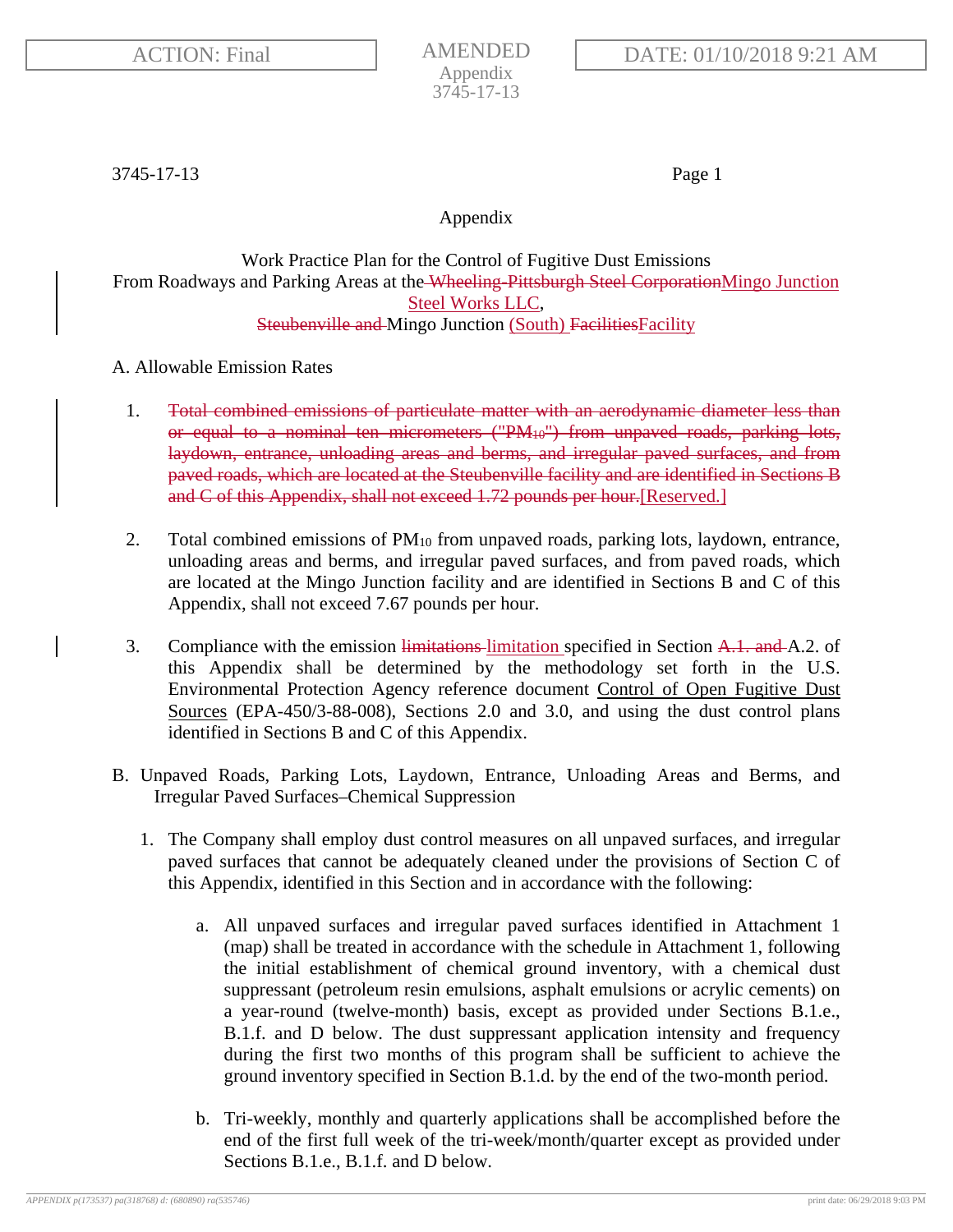- c. For each dust suppressant application during the initial two-month period of the dust control program, the concentrated dust suppressant shall be diluted at a ratio of not more than five (5) parts water to one (1) part concentrate and the resulting solution shall be applied at a minimum rate of 1.0 gallon per square yard of unpaved or irregular paved surface. The dust suppressant shall be applied at sufficient intervals and intensities after the initial two-month period as to maintain the ground inventory. Except as provided in Sections B.1.f. and D below, the continuing program shall provide for the application of dust suppressant specified in Attachment 1 diluted by no more than seven (7) parts water to one part chemical and applied at a rate of not less than 0.5 gallon per square yard of unpaved or irregular paved surface.
- d. A minimum ground inventory of 0.25 gallon of concentrate per square yard of road surface, as specified in Section 3.0 of the USEPA reference document Control of Open Fugitive Dust Sources (EPA-450/3-88-008) shall be maintained.
- e. Applications of dust suppressant may be delayed by not more than three (3) days for any scheduled date upon which the unpaved or irregular paved surface is snow  $\frac{\text{and/or}}{\text{or}}$  orice covered or has experienced  $> 0.25$  inch of rainfall.
- f. In the event of persistent adverse weather conditions such as snow and/or orice cover or excessive rainfall, the Company may petition the Director or his representative verbally with written confirmation within three (3) days for extended exemptions which may be granted as deemed appropriate by the Director or his representative.
- g. Applications of chemical dust suppressant for the second year (after establishment of the ground inventory specified in Section B.1.d.) and beyond may follow the revised schedule, application intensities, and application concentrations shown in Table 11 of Attachment 1.
- 2. Compliance with Section B.1. shall be determined in accordance with procedures set forth in this Appendix.
- 3. Control Equipment

The Company shall ensure the availability, required scheduling, and proper maintenance of spray trucks that are designed and equipped, at minimum, with a 2,000 gallon capacity tank, a spray bar system capable of applying the dust suppressant solution at a coverage rate of at least 1.3 gallons per square yard of surface, a certified flow metering device calibrated in units of gallons per minute, and an apparatus that will facilitate manual applications of the solution to areas not readily accessible by the spray truck.

- 4. Recordkeeping and Reporting
	- a. The Company shall maintain records relative to the program to control emissions from unpaved roads, parking lots, laydown, entrance, unloading areas and berms,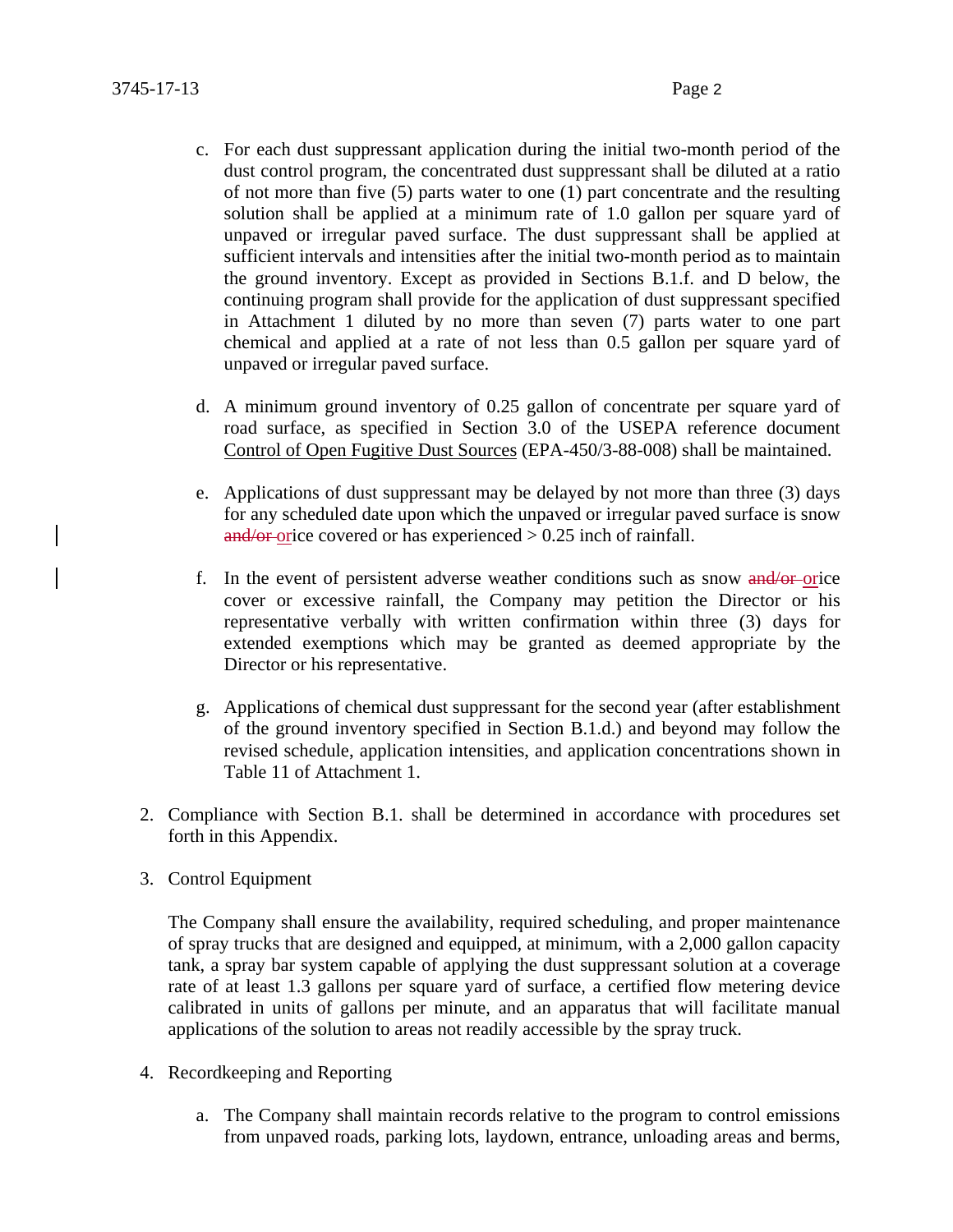and irregular paved surfaces identified in Attachment 1. These records shall include, at a minimum, the following information:

- i. Control equipment maintenance records.
- ii. Scheduled and unscheduled equipment malfunctions and downtime.
- iii. Meteorological log to include average daily temperature, daily precipitation and unusual meteorological occurrences.
- iv. The date, type and quantity received for each delivery of chemical dust suppressant.
- v. For each dust suppressant application date and for each unpaved road, area, or berm, or irregular paved surface identified in Attachment 1, start and stop times, average truck speed, number of passes, amount of solution applied, and the dilution ratio of the solution.
- vi. Identification of areas where manual spraying was utilized.
- b. These records shall be retained by the Company for five (5) years and shall be made available to the Director or his representative upon request.
- c. A calendar quarterly report shall be submitted to the Director or his representative. The report shall contain the information cited above and a description of any deviations from the control program and the reasons for such deviations. The report shall be certified to be accurate by management and shall be submitted within fifteen (15) days after the end of the quarter.
- d. The Company shall notify the Director or his representative, in writing, of any noncompliance with Section B of this Appendix. Such notice shall be submitted within five (5) days of the non-compliance occurrence and shall include a detailed explanation of the cause of such noncompliance, all remedial actions required, and the date by which compliance was or will be reestablished.
- e. The Company shall submit to the Director or his representative an annual report which demonstrates compliance with the  $PM_{10}$  emission rates rate specified in Sections Section A.1. and A.2. of this Appendix for the unpaved surfaces, and the irregular paved surfaces that cannot be adequately cleaned under the provisions of Section B of this Appendix, at the Mingo Junction—and Steubenville facilitiesfacility. The PM10 emission rate for each individual network segment identified in Attachment 1 shall be reported along with the total PM10 emission rate for each the facility. The PM<sub>10</sub> emission rates shall be calculated using the methodology specified in Section A.3. of this Appendix and shall reflect the road network as it exists at the end of each calendar year. Each annual report shall be submitted by no later than January 31 of the succeeding year.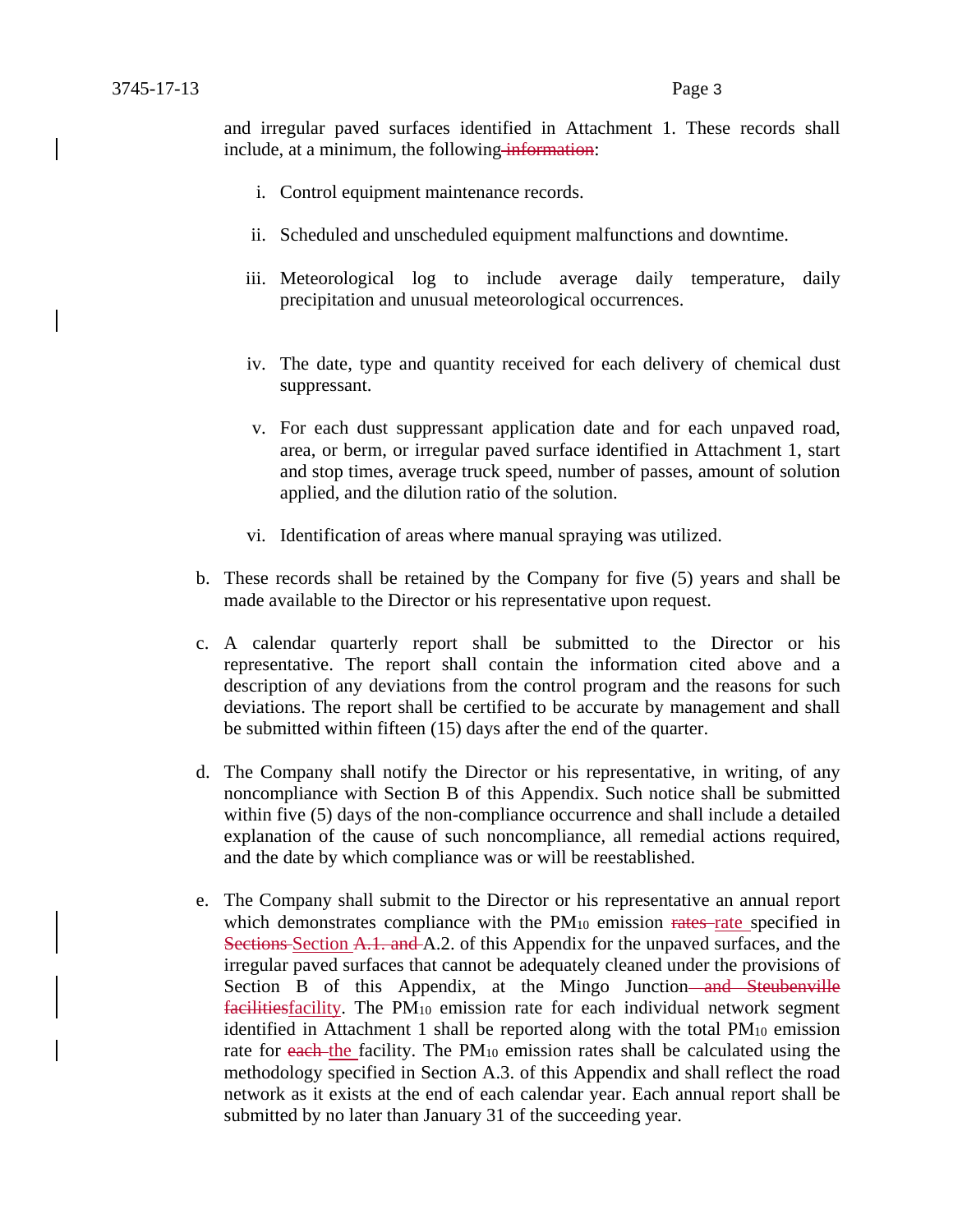- 5. The Company shall implement the dust control measures of Section B no later than the effective date of this rule.
- C. Paved Roads–Vacuum Sweeping
	- 1. The Company shall employ dust control measures on all paved roads identified in this Section and in accordance with the following:
		- a. All paved roads identified in Attachment 1 (map) of this Appendix shall be cleaned via vacuum sweeping on a daily, year-round (twelve-month) basis except as provided under Sections C.1.a.i., C.1.a.ii., and D below.
			- i. Daily sweeping may be suspended only when there is snow, ice cover, or standing water on the surface. All such suspensions shall be reported and verified as required under Section C.4. (Recordkeeping and Reporting).
			- ii. Irregular paved surfaces that cannot feasibly or adequately be cleaned by vacuum sweeping shall be chemically sprayed in accordance with provisions of Section B.
	- 2. Compliance with Section C.1. shall be determined in accordance with procedures set forth in this Appendix.
	- 3. Control Equipment
		- a. The Company shall ensure the availability, required scheduling, and proper maintenance of vacuum sweeping trucks. The collection hopper of the vacuum truck shall be designed and maintained so as to prevent fugitive dust emissions.
		- b. Material collected by the vacuum sweeping truck shall be handled and disposed of in a manner that minimizes fugitive dust emissions, including but not limited to, wet dumping and chemical treatment or stabilization of stored material.
	- 4. Recordkeeping and Reporting
		- a. The Company shall maintain daily records for the paved road cleaning program. These records shall include, at a minimum, the following information:
			- i. Control equipment maintenance records.
			- ii. Scheduled and unscheduled equipment malfunctions and downtime.
			- iii. Meteorological log to include average daily temperature, daily precipitation and unusual meteorological occurrence.
			- iv. Qualitative description of the road surface conditions.
			- v. Start and stop time, average truck speed, number of passes for each paved road identified in Attachment 1.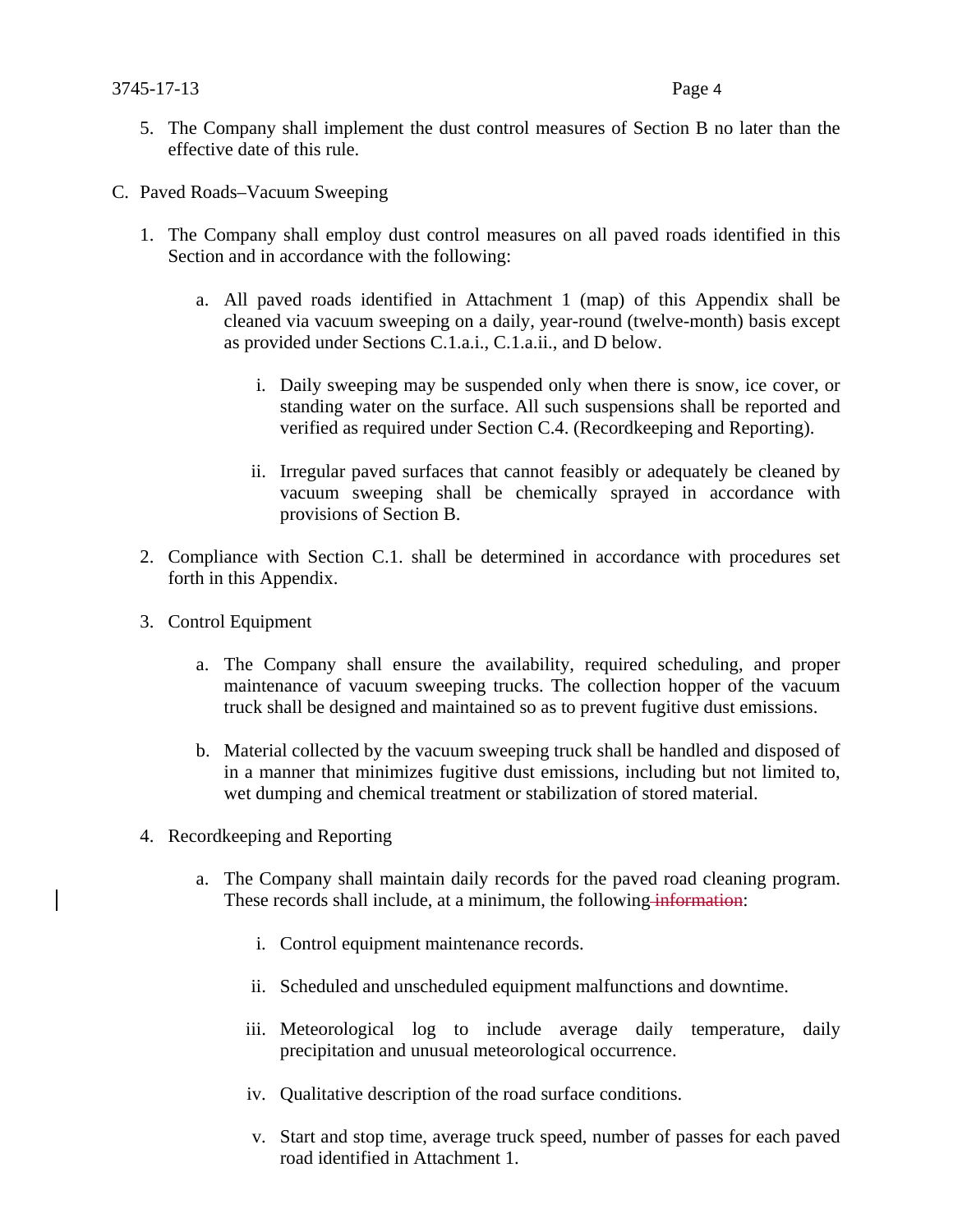- vi. Identification of areas where chemical treatment was utilized.
- vii. Qualitative descriptions of areas of unusually high silt loadings from spills and track-ons.
- viii. Total amount of dust collected by vacuum trucks in pounds or tons.
- b. These records shall be retained by the Company for five (5) years and shall be made available to the Director or his representative upon request.
- c. A calendar quarterly report shall be submitted to the Director or his representative. The report shall contain all of the information cited above and a description of any deviation from the control program and the reasons for such deviation. The report shall be certified to be accurate by Company management and shall be submitted within fifteen (15) days after the end of the quarter.
- d. The Company shall notify the Director or his representative, in writing, of any non-compliance with Section C of this Appendix. Such notice shall be submitted within five (5) days of the non-compliance occurrence and shall include a detailed explanation of the cause of such non-compliance, all remedial actions required and the date by which compliance was or will be reestablished.
- e. The Company shall submit to the Director or his representative an annual report which demonstrates compliance with the  $PM_{10}$  emission rates-rate specified in Sections-Section A.1. and A.2., of this Appendix for the paved roads (excluding irregular paved surfaces that cannot be adequately cleaned under the provisions of Section C of this Appendix) at the Mingo Junction and Steubenville facilitiesfacility. The PM10 emission rate for each individual network segment identified in Attachment 1 shall be reported along with the total PM10 emission rate for each facility. The PM10 emission rates shall be calculated using the methodology specified in Section A.3. of this Appendix and shall reflect the road network as it exists at the end of each calendar year. Each annual report shall be submitted by no later than January 31 of the succeeding year.
- 5. The Company shall implement the dust control measures of Section C no later than the effective date of this rule.
- D. Changes to Paved and Unpaved Road/Area Dust Control Programs
	- 1. The Company has the right to petition the Ohio EPA for written approval of definitive treatment methods, treatment schedules and procedures or reporting requirements different from those required herein. No action shall be taken by the Company in employing the alternative practices until the Director or his representative issues a written approval to the Company. Such alternative practices must be demonstrated to the Director or his representative to result in equivalent dust control effectiveness in accordance with Control of Open Fugitive Dust Sources (EPA-450/3-88-008). The Company reserves the right to contest any disapproval of such petition in the appropriate judicial forum.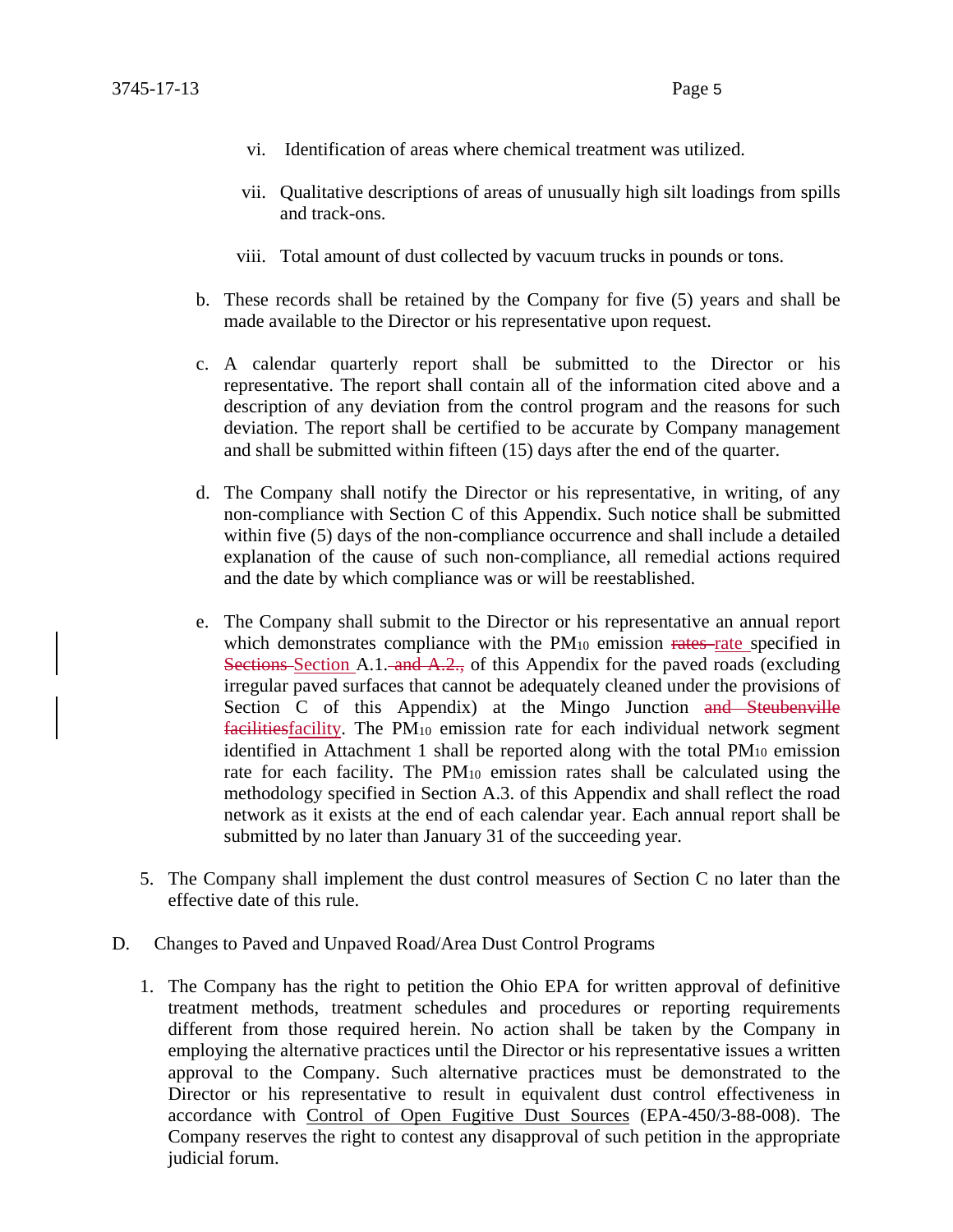- 2. In the event that the Company certifies that all of a roadway or area identified in Attachment 1 has been discontinued, the dust suppression or surface cleaning program for that road or area may be terminated or reduced. If the Company begins to utilize any new roadway, parking lot or other vehicular activity area not shown in Attachment 1, it shall notify the Director or his representative in the reports required under this Appendix and treat or clean the road or area in accordance with the procedures contained herein, unless more stringent requirements are specified in any permit to install issued by the Ohio EPA for such roadway or area.
- 3. The Director or his representative shall not be precluded from requesting adjustments, including increased chemical suppressant application or cleaning, if on-site inspections reveal that the program contained herein does not prevent excessive visible dust entrainment and emissions from a particular road or area.
- 4. In the event that an unpaved road or area that has been chemically treated becomes completely hardened and cemented by such treatment so as to become like a paved road as demonstrated by observation, by compaction tests and silt analyses, or in the event that the Company paves any unpaved road or area, that road or area may be treated as a paved surface and cleaned in accordance with the procedures outlined in Section C.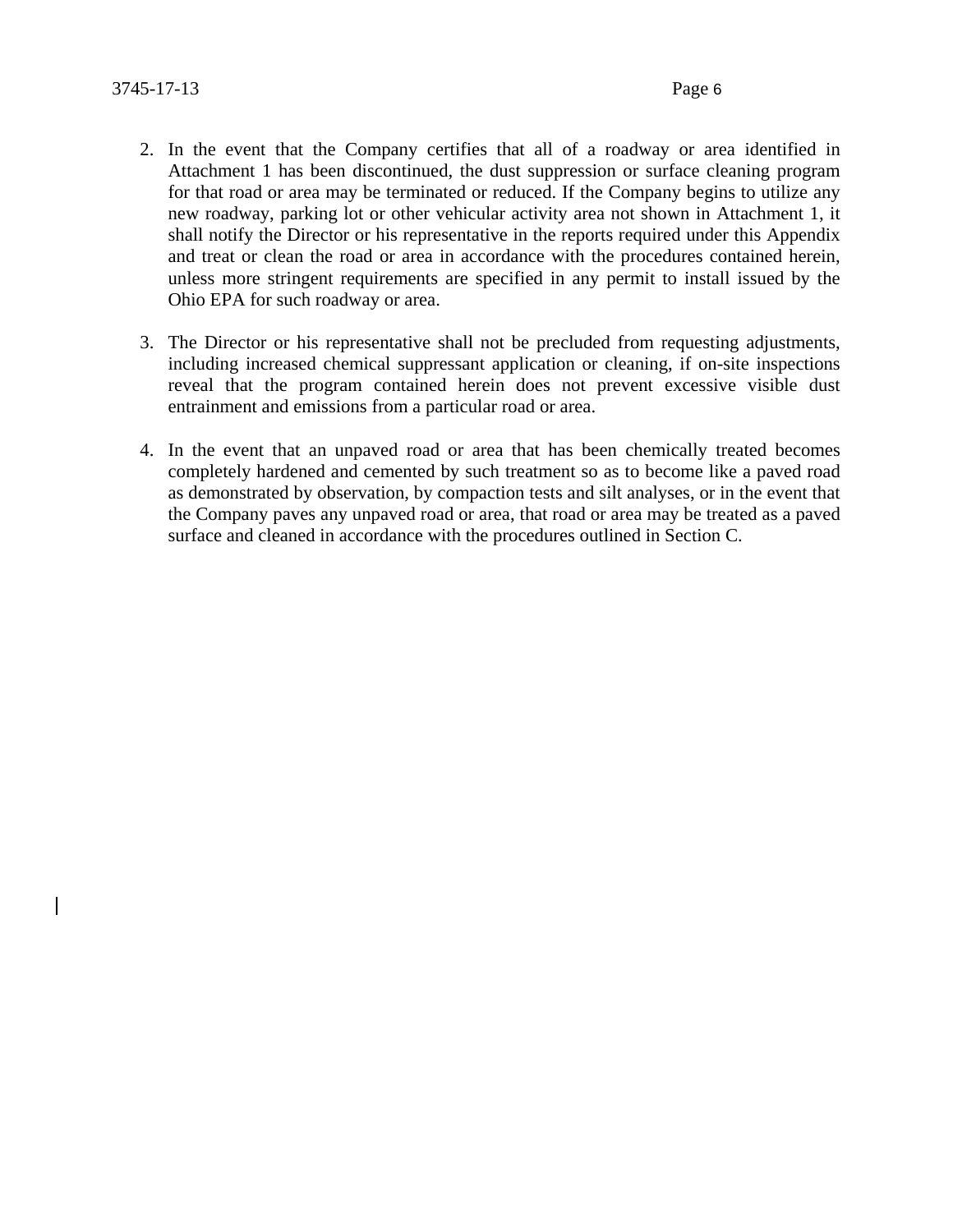

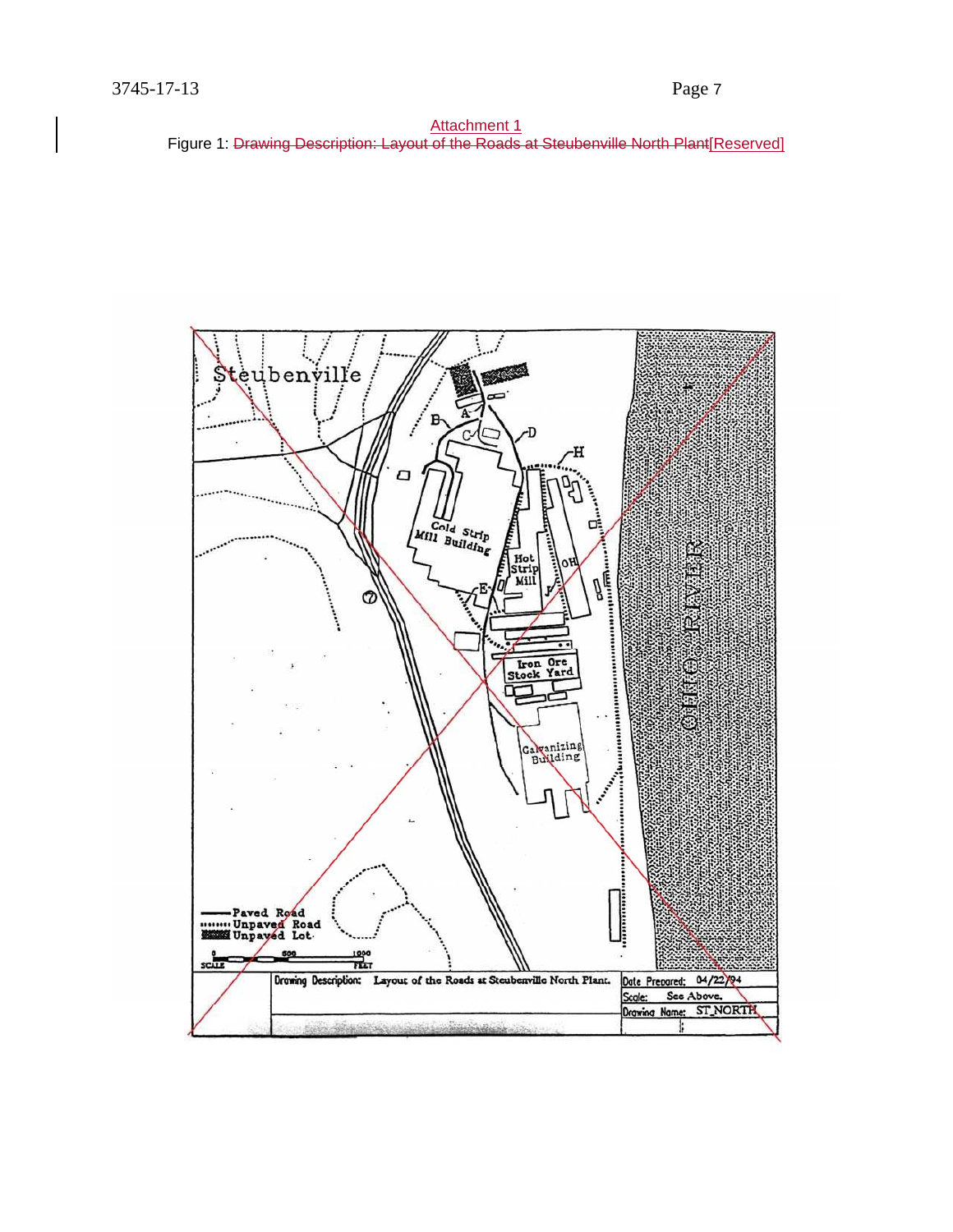#### Tables 1 and 2

### Wheeling Pittsburgh Steel Corporation, Steubenville[Reserved]

#### Paved Roads

| Road<br>Section | ∟ength<br>(feet) | Width<br>(feet) | Area<br>(sq. yds) | Description                                      |
|-----------------|------------------|-----------------|-------------------|--------------------------------------------------|
|                 | 350              | 16              | 622               | Entrance Road                                    |
| в               | 1088             | 16              | 1934              | Cold Strip Mill Road                             |
| С               | 250              | 16              | 444               | Cold Strip Mill Entrance Road                    |
|                 | 3250             | 16              | 5778              | Plant Center Road–Wide berms at indicated places |

#### Unpaved Roads, Areas and Wide Berms

| Road<br>Section | Length<br>(feet) | Width<br>(feet) | Area<br>(sq. yds) | Description                                      |
|-----------------|------------------|-----------------|-------------------|--------------------------------------------------|
| D               | 1584             | 8               | 1408              | Plant Center Road–Wide berms at indicated places |
| Е               | 288              | 16              | 512               | Small Unpaved Roads from Center Road             |
| F               | 215              | 140             | 3344              | West Parking Lot                                 |
| G               | 315              | 95              | 3325              | East Parking Lot                                 |
| н               | 5280             | 30              | 17600             | Open Hearth-Hot Strip Mill Road                  |
|                 | 1056             | 30              | 3520              | Strip Mill Road-Two 15' Lanes                    |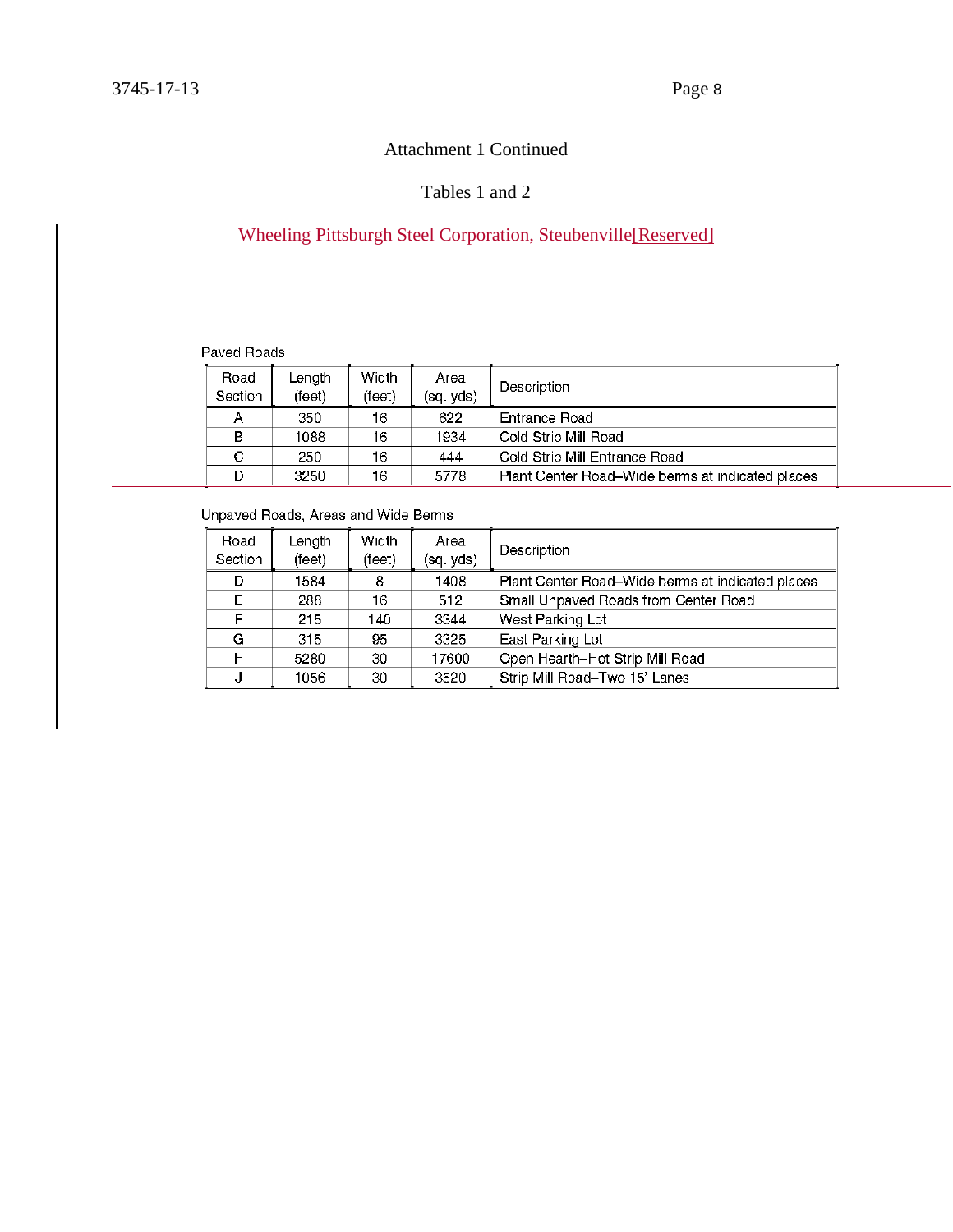#### Table 3: Initial Application of Chemical Dust Suppressant at the Wheeling-Pittsburgh Steel Corporation Steubenville North Facility[Reserved]

Wheeling Pittsburgh Steel Corporation, Steubenville Dust Suppressant Initial Application

Mixture  $= 1$  part Chemical 5 part Water

Application Intensity = 1 gal./yd.\*\*2

| Road                       | Area      | Chemical     | Mixture      | Application   | Initial Application (gal.) |         |
|----------------------------|-----------|--------------|--------------|---------------|----------------------------|---------|
| Section                    | (sq.yds.) | (gal./appl.) | (gal /appl.) | Frequency     | Chemical                   | Mixture |
|                            | 1,408     | 235          | 1,408        |               | 235                        | 0.408   |
| Е                          | 512       | 85           | 512          | 3             | 256                        | 1,536   |
|                            | 3,344     | 557          | 3,344        | 2             | 1,115                      | 6,688   |
| G                          | 3,325     | 554          | 3,325        |               | 1,108                      | 6,650   |
| H                          | 17,600    | 2,933        | 17,600       | 2             | 5,867                      | 35,200  |
| ч.                         | 3,520     | 587          | 3,520        | 0             | 1,173                      | 7,040   |
| Total gal./application $=$ |           | 4,952        | 29,709       | gal/inital ap | 9,754                      | 58,522  |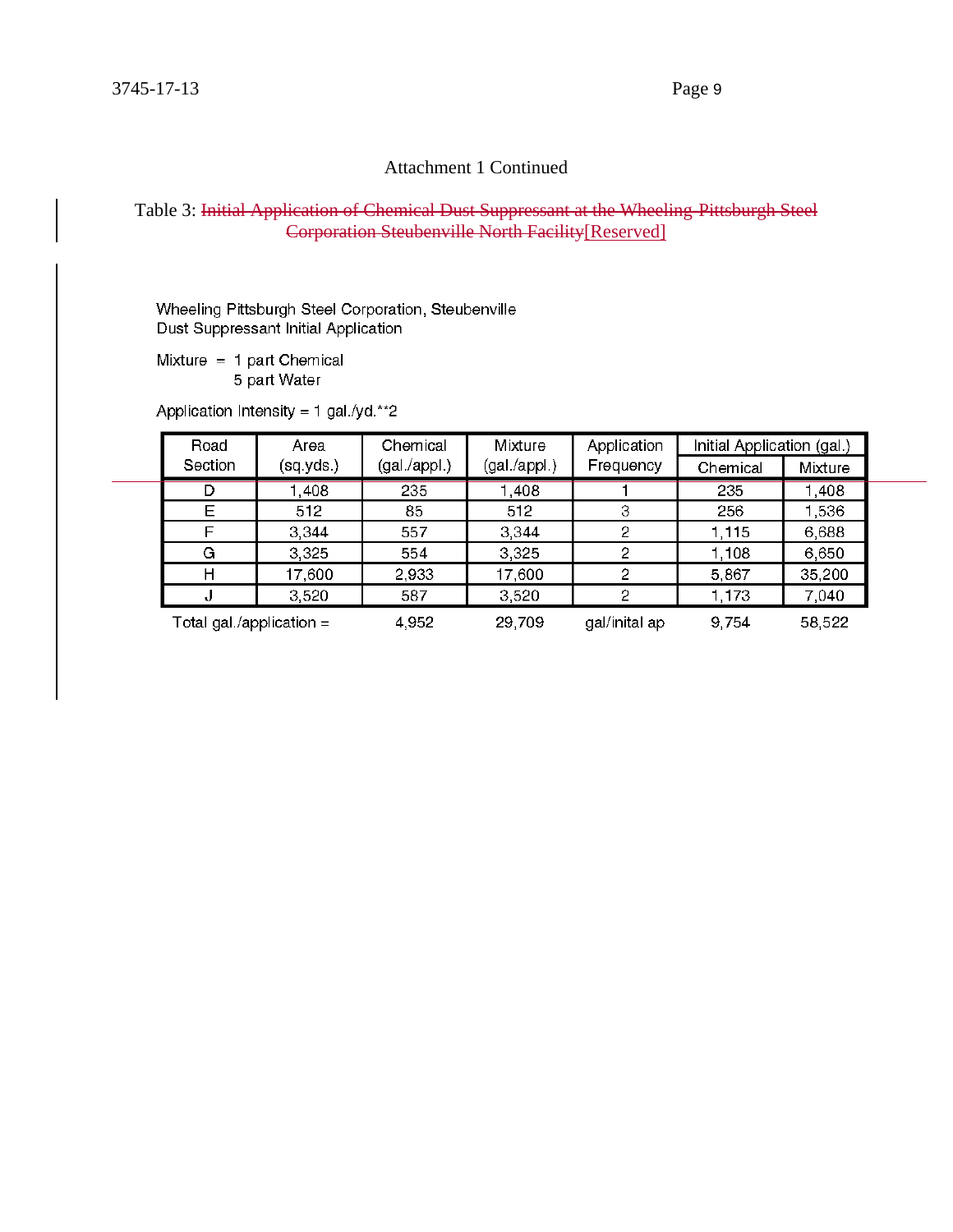Table 4: Follow-up Applications of Chemical Dust Suppressant at the Wheeling-Pittsburgh Steel Corporation Steubenville North Facility Based on a 52 Week/Year Season[Reserved]

#### Mixture =  $1$  part Chemical 7 part Water

# Application Intensity= 0.5 gal./yd.\*\*2

| Road                     | Area      | Chemical     | Mixture      | Application                    | Yearly Totals (gal.) |         |
|--------------------------|-----------|--------------|--------------|--------------------------------|----------------------|---------|
| Section                  | (sq.yds.) | (gal /appl.) | (gal /appl.) | Frequency                      | Chemical             | Mixture |
| D                        | 1,408     | 88           | 704          | 4 /yr.-Quarterly application   | 352                  | 2,816   |
| E                        | 512       | 32           | 256          | 17 /yr.-Tri-weekly application | 544                  | 4,352   |
| F                        | 3,344     | 209          | 1,672        | 12 /yr.-Monthly application    | 2,508                | 20,064  |
| G                        | 3,325     | 208          | 1,663        | 12 /yr.-Monthly application    | 2,494                | 19,950  |
| Н                        | 17,600    | 1.100        | 8,800        | 12 /yr.-Monthly application    | 13,200               | 105,600 |
| υ                        | 3,520     | 220          | 1,760        | 12 /yr.-Monthly application    | 2,640                | 21,120  |
| Total gal /application 0 |           | 1857         | 14855        | Total gal./yr. $=$             | 21,738               | 173,902 |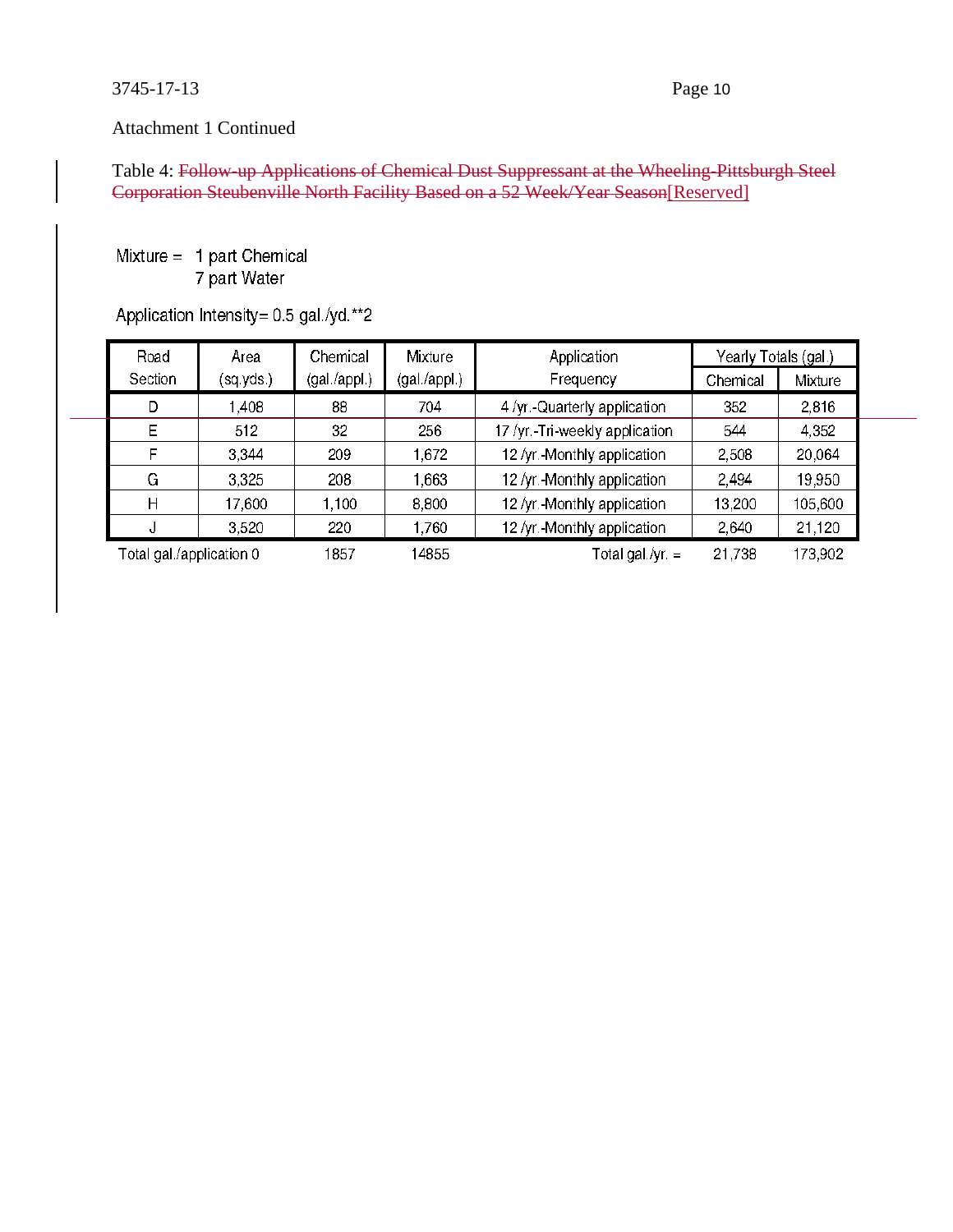Figure 2: Layout of the Roads at Mingo Junction Mingo Junction Steel Works LLCSouth Plant

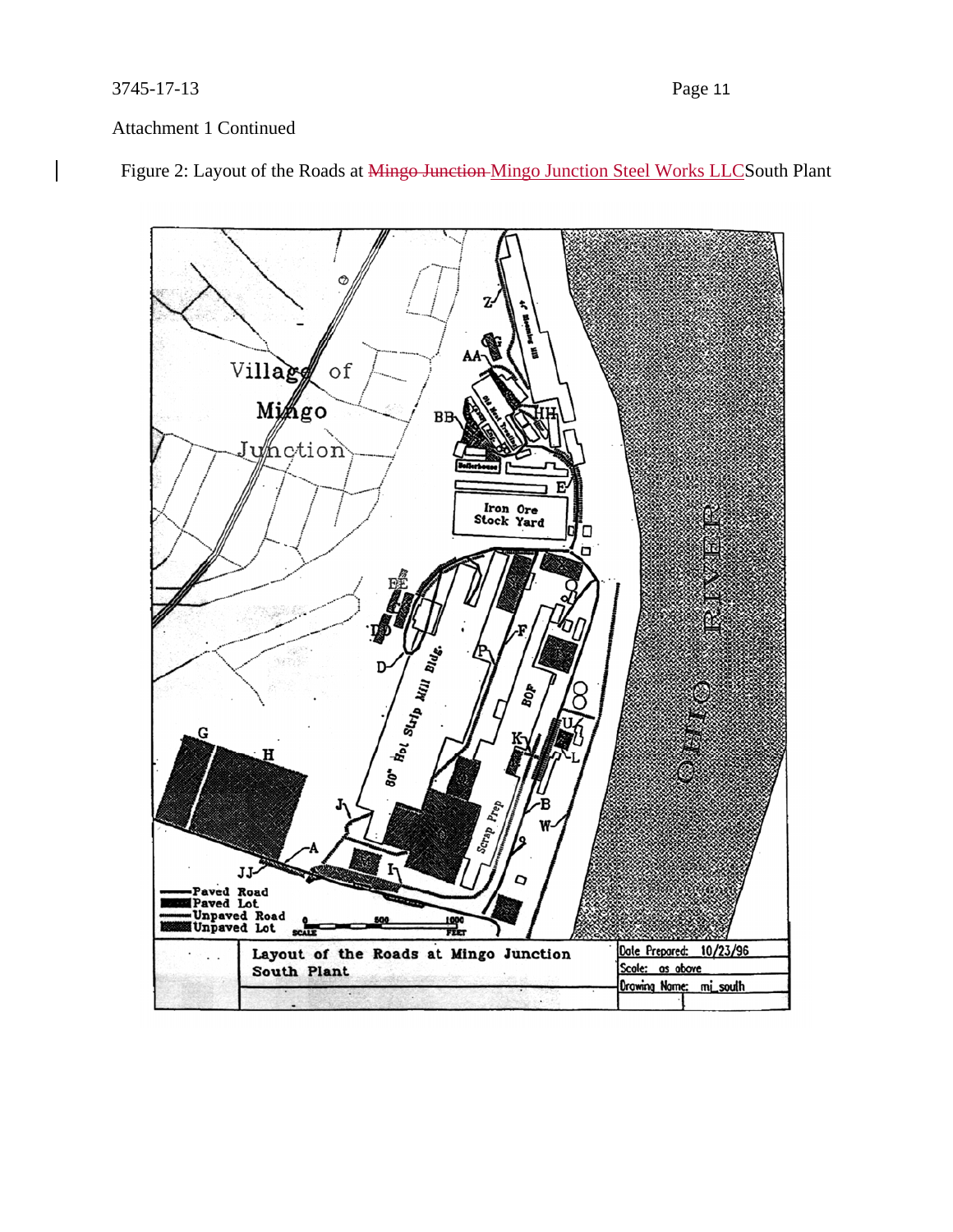Tables 5 and 6: Wheeling Pittsburgh Steel Corporation Mingo Junction Steel Works LLC, Mingo **Junction** 

Mingo Junction South Plant Roads

| Road        | Length | Width  | Area       |                                   |
|-------------|--------|--------|------------|-----------------------------------|
| Section     | (feet) | (feet) | (sq. yds.) | Description                       |
| A           | 2,700  | 25     | 7,500      | <b>Entrance Road</b>              |
| B           | 1,165  | 16     | 2,071      | <b>BOF</b> – Scrap Handling Road  |
| D           | 1,800  | 16     | 3,200      | 80" Hot Strip Mill Road           |
| E           | 900    | 16     | 1,600      | Blast Furnace – Labor Office Road |
| $\mathbf F$ | 375    | 16     | 667        | <b>Center Road Section</b>        |
| <b>BB</b>   | 600    | 16     | 1,067      | <b>Office Road</b>                |
| <b>HH</b>   | 700    | 15     | 1,167      | Fork Truck Road, Paved Section    |

#### **Table 1 - Paved Roads**

# **Table 2 - Unpaved Roads, Areas and Wide Berms**

| Road                  | Length | Width  | Area       |                                                |
|-----------------------|--------|--------|------------|------------------------------------------------|
| Section               | (feet) | (feet) | (sq. yds.) | Description                                    |
| B                     | 980    | 6      | 653        | <b>Scrap Handling Road Berms</b>               |
| D                     | 1,650  | 6      | 1,100      | 80" Hot Strip Mill Road Wide Berms             |
| E                     | 590    | 8      | 524        | <b>Blast Furnace - Labor Office Road Berms</b> |
| $\overline{G}$        | 600    | 200    | 13,333     | <b>Truck Turnaround Area</b>                   |
| H                     | 650    | 600    | 43,333     | Main Parking Lot                               |
| $\mathbf I$           | 2,630  | 40     | 11,689     | Slag Haul Road and Berms                       |
| $\mathbf{J}$          | 513    | 30     | 1,710      | Strip Mill Road                                |
| $\bf K$               | 80     | 20     | 178        | <b>Caster Access Road</b>                      |
| M                     | 138    | 180    | 2,760      | Strip Mill Area                                |
| $\mathbf O$           | 2,340  | 12     | 3,120      | Slab Laydown                                   |
| $\mathbf{P}$          | 1,614  | 12     | 2,152      | Middle Road                                    |
| Q                     | 175    | 75     | 1,458      | Lab Parking                                    |
| $\overline{\text{R}}$ | 170    | 60     | 1,133      | <b>BOF 4 Parking</b>                           |
| S                     | 160    | 160    | 2,844      | <b>IMS</b> Corner                              |
| T                     | 200    | 200    | 4,444      | Lime Area                                      |
| U                     | 225    | 15     | 375        | <b>Short Road</b>                              |
| W                     | 2,700  | 12     | 3,600      | <b>River Road</b>                              |
| $\mathbf X$           | 260    | 115    | 3,322      | Used Machine Parts Storage Area                |
| Y                     | 380    | 120    | 5,067      | <b>Cooling Tower Area</b>                      |
| Z                     | 1,070  | 20     | 2,378      | 44" Blooming Mill Road                         |
| AA                    | 200    | 20     | 444        | Old Heat Treat Road                            |
| CC                    | 240    | 55     | 1,467      | Cold Storage Yard                              |
| DD                    | 200    | 50     | 1,111      | <b>State Street Parking Lot 1</b>              |
| EE                    | 300    | 40     | 1,333      | <b>State Street Parking Lot 2</b>              |
| GG                    | 185    | 55     | 1,131      | 44" Blooming Mill Storage Yard                 |
| HH                    | 275    | 15     | 458        | Fork Truck Road, Unpaved Section               |
| JJ                    | 300    | 30     | 1,000      | Visitor's Parking Area                         |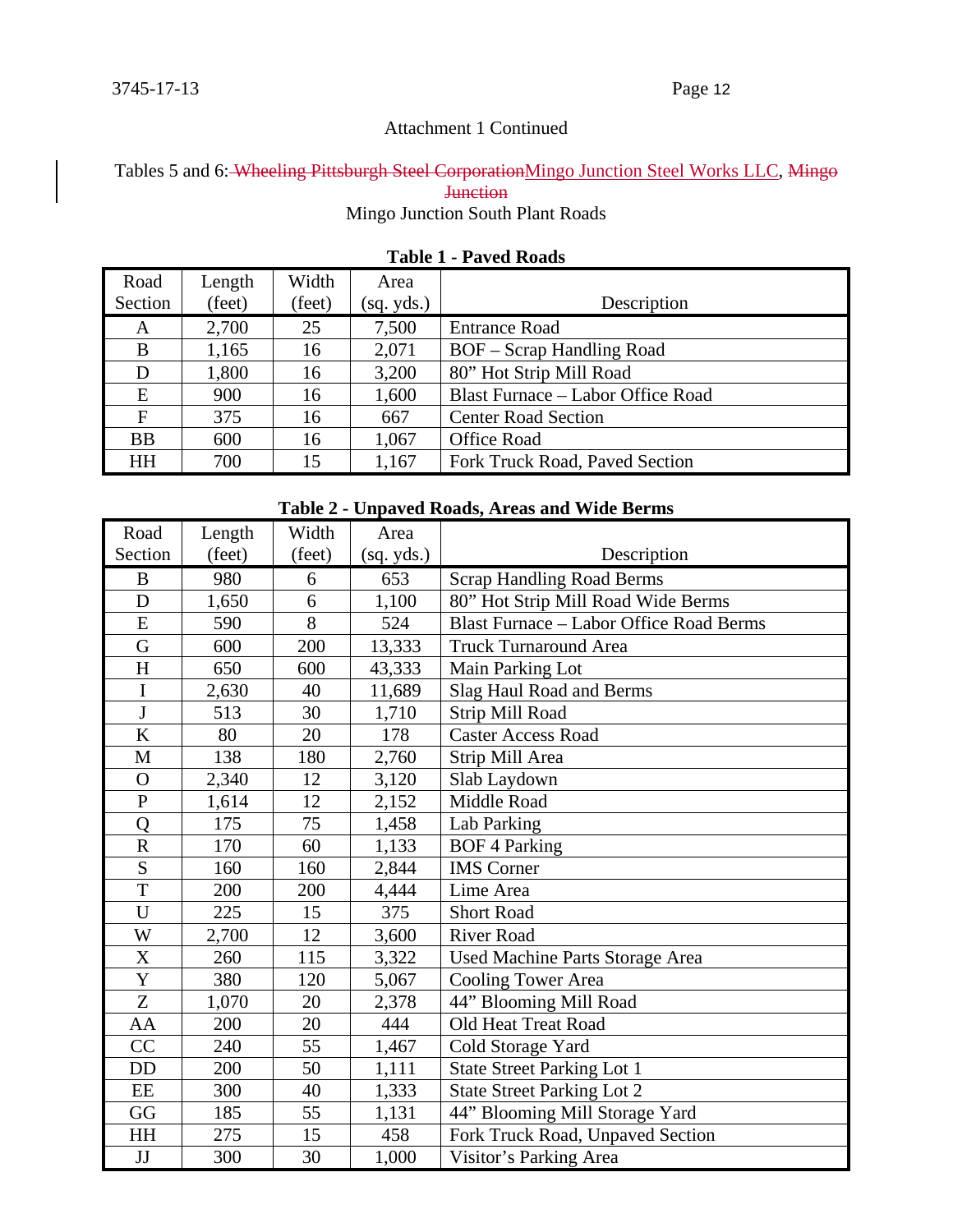#### Table 7: Initial Application of Chemical Dust Suppressant at the Wheeling-Pittsburg Steel Corporation Mingo Junction Steel Works LLC Mingo Junction South Facility

 $Mixture = 1$  part Chemical

5 part water

Application Intensity =  $1$  gal./yd<sup>2</sup>

| Road                   | Area       | Chemical     | Mixture      | Application      | Initial Application (gal.) |         |
|------------------------|------------|--------------|--------------|------------------|----------------------------|---------|
| Section                | (sq. yds.) | (gal./appl.) | (gal./appl.) | Frequency        | Chemical                   | Mixture |
| $\bf{B}$               | 653        | 109          | 653          |                  | 109                        | 653     |
| D                      | 1,100      | 183          | 1,100        |                  | 183                        | 1,100   |
| E                      | 524        | 87           | 524          | $\mathbf{1}$     | 87                         | 524     |
| G                      | 13,333     | 2,222        | 13,333       | $\mathbf{1}$     | 2,222                      | 13,333  |
| H                      | 9,285      | 1,547        | 9,285        | $\overline{3}$   | 4,641                      | 27,855  |
| $I^*$                  | 11,689     | 1,948        | 11,689       | $\overline{c}$   | 3,896                      | 23,378  |
| J                      | 2,338      | 390          | 2,338        | $\overline{3}$   | 1,169                      | 7,014   |
| K                      | 178        | 30           | 178          | $\overline{c}$   | 59                         | 356     |
| M                      | 2,760      | 460          | 2,760        | $\mathbf{1}$     | 460                        | 2,760   |
| $\overline{O}$         | 3,120      | 520          | 3,120        | $\mathbf{1}$     | 520                        | 3,120   |
| $\mathbf P$            | 1,818      | 303          | 1,818        | $\mathbf{1}$     | 303                        | 1,818   |
| Q                      | 1,458      | 243          | 1,458        | $\overline{c}$   | 486                        | 2,917   |
| $\overline{\text{R}}$  | 1,133      | 189          | 1,133        | $\overline{2}$   | 378                        | 2,267   |
| S                      | 2,844      | 474          | 2,844        | $\overline{3}$   | 1,422                      | 8,533   |
| $\overline{T}$         | 4,444      | 741          | 4,444        | $\overline{3}$   | 2,222                      | 13,333  |
| $\overline{U}$         | 375        | 63           | 375          | $\overline{3}$   | 188                        | 1,125   |
| W                      | 3,600      | 600          | 3,600        | 3                | 1,800                      | 10,800  |
| X                      | 3,322      | 554          | 3,322        | $\mathbf{1}$     | 554                        | 3,322   |
| $\overline{\text{Y}}$  | 5,067      | 844          | 5,067        | $\mathbf{1}$     | 844                        | 5,067   |
| Z                      | 2,378      | 396          | 2,378        | 3                | 1,189                      | 7,133   |
| AA                     | 444        | 74           | 444          | 3                | 222                        | 1,333   |
| CC                     | 1,467      | 244          | 1,467        | $\mathbf{1}$     | 244                        | 1,467   |
| <b>DD</b>              | 1,111      | 185          | 1,111        | $\overline{2}$   | 370                        | 2,222   |
| EE                     | 1,333      | 222          | 1,333        | $\overline{2}$   | 444                        | 2,667   |
| GG                     | 1,131      | 188          | 1,131        | $\mathbf{1}$     | 188                        | 1,131   |
| HH                     | 458        | 76           | 458          | 3                | 228                        | 1,375   |
| JJ                     | 1,000      | 167          | 1,000        | $\overline{2}$   | 334                        | 2,000   |
| Total gal./application |            | 12,952       | 77,712       | gal/initial appl | 24,658                     | 147,950 |

\* This road is treated as a paved road supplemented with chemical dust suppressant.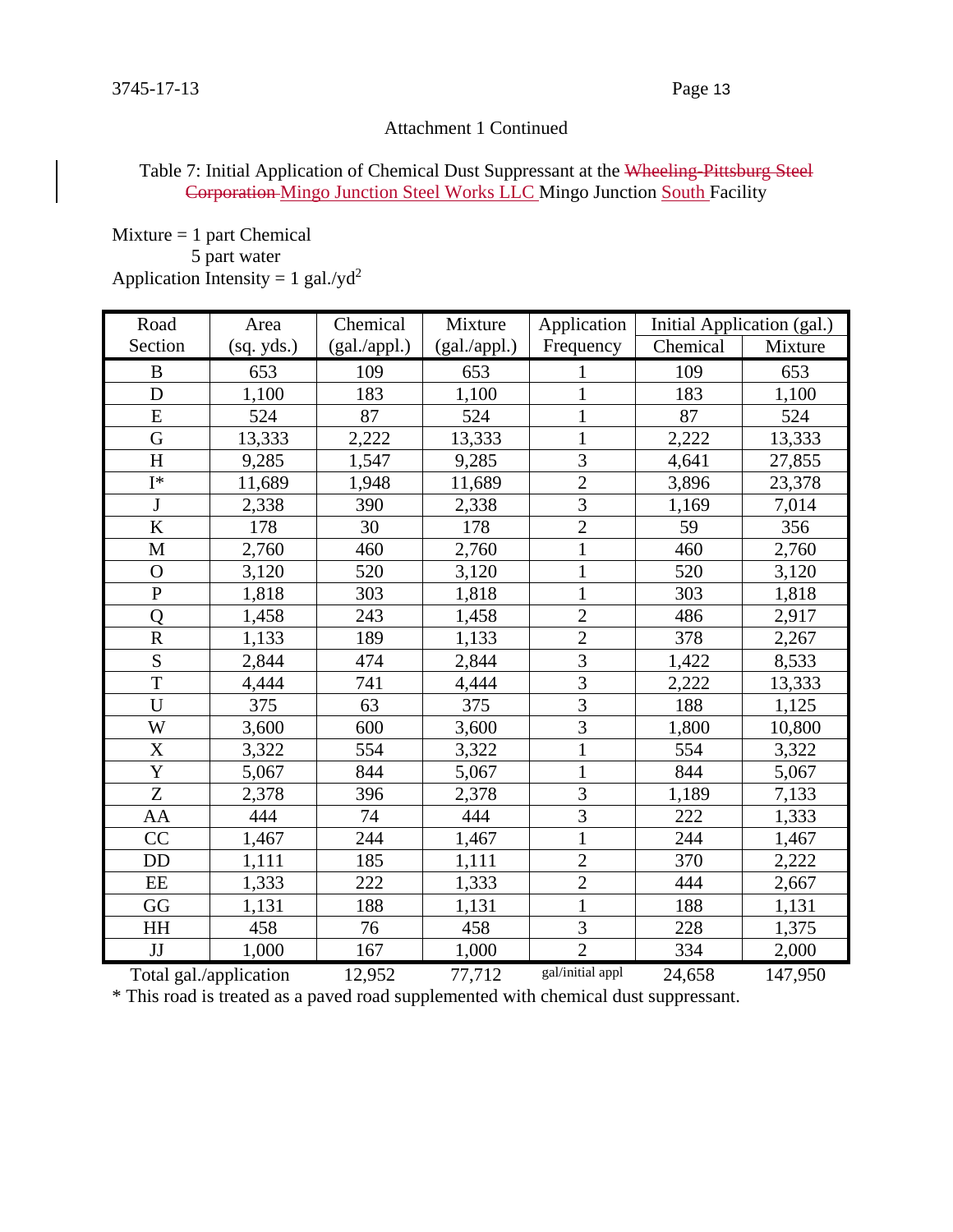#### Table 8: Follow-up Application of Chemical Dust Suppressant at the Wheeling-Pittsburgh Steel Corporation Mingo Junction Steel Works LLC Mingo Junction South Facility Based on 52 Week/Year Season During Initial Year

 $Mixture = 1$  part Chemical 7 part water Application Intensity =  $0.5$  gal./yd<sup>2</sup>

| Road                  | Area                   | Chemical     | Mixture      | <b>Application Frequency</b>  | Yearly Total (gal.) |         |
|-----------------------|------------------------|--------------|--------------|-------------------------------|---------------------|---------|
| Section               | (sq. yds.)             | (gal./appl.) | (gal./appl.) |                               | Chemical            | Mixture |
| B                     | 653                    | 41           | 327          | 4/yr.-Quarterly application   | 163                 | 1,307   |
| D                     | 1,100                  | 69           | 550          | 4/yr.-Quarterly application   | 275                 | 2,200   |
| $\overline{E}$        | 524                    | 33           | 262          | 4/yr.-Quarterly application   | 131                 | 1,049   |
| G                     | 13,333                 | 833          | 6,667        | 4/yr.-Quarterly application   | 3,333               | 26,667  |
| H                     | 9,285                  | 580          | 4,642        | 4/yr.-Quarterly application   | 2,321               | 18,570  |
| $I^*$                 | 11,689                 | 731          | 5,844        | 4/yr.-Quarterly application   | 2,922               | 23,378  |
| $\mathbf J$           | 2,338                  | 146          | 1,169        | 15/yr.-24-day application     | 2,192               | 17,538  |
| $\rm K$               | 178                    | 11           | 89           | $15/yr.-24$ -day application  | 167                 | 1,333   |
| M                     | 2,760                  | 173          | 1,380        | 15/yr.-24-day application     | 2,588               | 20,700  |
| $\mathbf O$           | 3,120                  | 195          | 1,560        | $15/yr.-24$ -day application  | 2,925               | 23,400  |
| $\mathbf{P}$          | 1,818                  | 114          | 909          | $15/yr.-24$ -day application  | 1,704               | 13,632  |
| Q                     | 1,458                  | 91           | 729          | 4/yr.-Quarterly application   | 365                 | 2,917   |
| ${\bf R}$             | 1,133                  | 71           | 567          | 4/yr.-Quarterly application   | 283                 | 2,267   |
| S                     | 2,844                  | 178          | 1,422        | $15/yr. -24$ -day application | 2,667               | 21,333  |
| T                     | 4,444                  | 278          | 2,222        | $15/yr. -24$ -day application | 4,167               | 33,333  |
| U                     | 375                    | 23           | 188          | 12/yr.-monthly application    | 281                 | 2,250   |
| W                     | 3,600                  | 225          | 1,800        | $12/yr$ .-monthly application | 2,700               | 21,600  |
| $\overline{X}$        | 3,322                  | 208          | 1,661        | 4/yr.-Quarterly application   | 831                 | 6,644   |
| $\overline{\text{Y}}$ | 5,067                  | 317          | 2,533        | 4/yr.-Quarterly application   | 1,267               | 10,133  |
| Z                     | 2,378                  | 149          | 1,189        | 15/yr.-24-day application     | 2,229               | 17,833  |
| AA                    | 444                    | 28           | 222          | 12/yr.-monthly application    | 333                 | 2,667   |
| CC                    | 1,467                  | 92           | 733          | 4/yr.-Quarterly application   | 367                 | 2,933   |
| <b>DD</b>             | 1,111                  | 69           | 556          | 4/yr.-Quarterly application   | 278                 | 2,222   |
| $\rm{EE}$             | 1,333                  | 83           | 667          | 12/yr.-monthly application    | 1,000               | 8,000   |
| GG                    | 1,131                  | 71           | 565          | 12/yr.-monthly application    | 848                 | 6,783   |
| HH                    | 458                    | 29           | 229          | 4/yr.-Quarterly application   | 115                 | 917     |
| JJ                    | 1,000                  | 63           | 500          | 15/yr.-24-day application     | 938                 | 7,500   |
|                       | Total gal./application | 4,898        | 39,183       | Total gal./yr. $=$            | 37,388              | 299,106 |

\* This road is treated as a paved road supplemented with chemical dust suppressant.

#### 3745-17-13 Page 14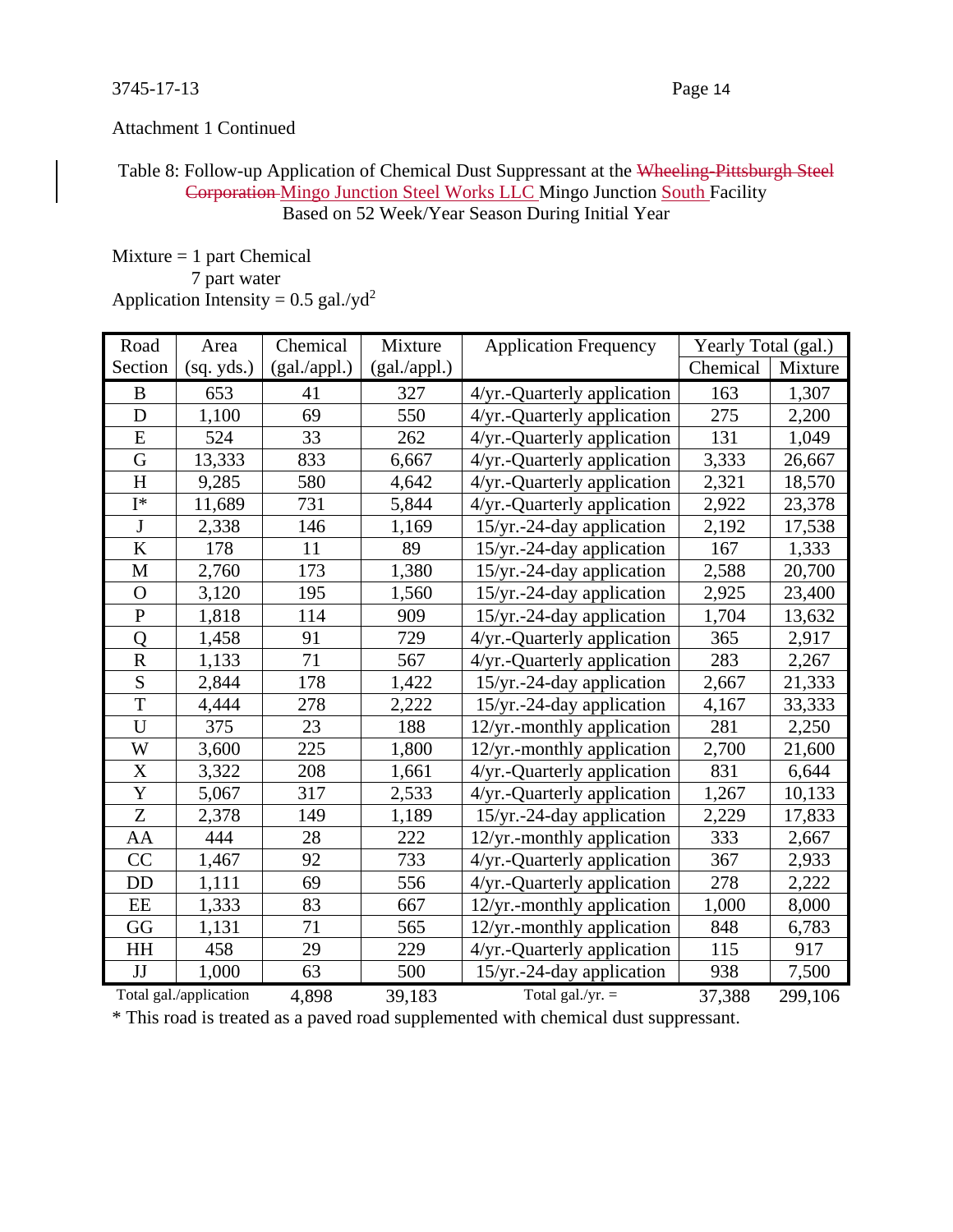| Table 5 – Control Efficiencies for Monthly Applications |                                                              |                                |                    |            |  |  |  |  |  |  |
|---------------------------------------------------------|--------------------------------------------------------------|--------------------------------|--------------------|------------|--|--|--|--|--|--|
|                                                         |                                                              |                                | 1-Month Average    | Running    |  |  |  |  |  |  |
|                                                         |                                                              | Ground Inventory               | Control Efficiency | Average    |  |  |  |  |  |  |
| Averaging<br>Period                                     | <b>Application Concentration</b>                             | (gal/yd <sup>2</sup> chemical) | From EPA-450/3-    | Control    |  |  |  |  |  |  |
|                                                         |                                                              | at start of period             | 88-008 Figure 3-4  | Efficiency |  |  |  |  |  |  |
|                                                         |                                                              |                                | (% )               | (% )       |  |  |  |  |  |  |
| Jan 1-Feb 1                                             | 1.00 gal/y $d^2$ of 1:6 solution                             | 0.143                          | 78                 | 78         |  |  |  |  |  |  |
| Feb 1-Mar 1                                             | $0.50$ gal/yd <sup>2</sup> of 1:12 solution                  | 0.181                          | 84                 | 81         |  |  |  |  |  |  |
| Mar 1-Apr 1                                             | $0.50$ gal/yd <sup>2</sup> of 1:12 solution                  | 0.220                          | 89                 | 84         |  |  |  |  |  |  |
| Apr 1-May 1                                             | $0.50$ gal/yd <sup>2</sup> of 1:12 solution                  | 0.258                          | 90                 | 85         |  |  |  |  |  |  |
| May 1-Jun 1                                             | $0.50$ gal/yd <sup>2</sup> of 1:12 solution                  | 0.297                          | 90                 | 86         |  |  |  |  |  |  |
| Jun $1-Jul$ $1$                                         | $0.50$ gal/yd <sup>2</sup> of 1:12 solution                  | 0.335                          | 90                 | 87         |  |  |  |  |  |  |
| Jul 1-Aug 1                                             | $0.50$ gal/yd <sup>2</sup> of 1:12 solution                  | 0.374                          | 90                 | 87         |  |  |  |  |  |  |
| Aug 1-Sep 1                                             | $0.50$ gal/yd <sup>2</sup> of 1:12 solution                  | 0.412                          | 90                 | 88         |  |  |  |  |  |  |
| Sep 1-Oct 1                                             | $0.50$ gal/yd <sup>2</sup> of 1:12 solution                  | 0.451                          | 90                 | 88         |  |  |  |  |  |  |
| Oct 1-Nov 1                                             | $0.50$ gal/yd <sup>2</sup> of 1:12 solution                  | 0.489                          | 90                 | 88         |  |  |  |  |  |  |
| Nov 1-Dec 1                                             | $\overline{0.50 \text{ gal/yd}^2 \text{ of } 1.12}$ solution | 0.527                          | 90                 | 88         |  |  |  |  |  |  |
| Dec 1-Jan 1                                             | $\overline{0.50}$ gal/yd <sup>2</sup> of 1:12 solution       | 0.566                          | 90                 | 89         |  |  |  |  |  |  |

# Table Tables 9 and 10: Control Efficiencies for On-going Control Programs

| Table 6 – Control Efficiencies for Bimonthly Applications |                                                     |                                                                          |                                                                                       |                                                       |  |  |  |  |  |  |
|-----------------------------------------------------------|-----------------------------------------------------|--------------------------------------------------------------------------|---------------------------------------------------------------------------------------|-------------------------------------------------------|--|--|--|--|--|--|
| Averaging<br>Period                                       | <b>Application Concentration</b>                    | Ground Inventory<br>(gal/yd <sup>2</sup> chemical)<br>at start of period | 1-Month Average<br>Control Efficiency<br>From EPA-450/3-<br>88-008 Figure 3-4<br>(% ) | Running<br>Average<br>Control<br>Efficiency<br>$(\%)$ |  |  |  |  |  |  |
| Jan 1-Mar 1                                               | 1.00 gal/yd <sup>2</sup> of 1:6 solution            | 0.143                                                                    | 58                                                                                    | 58                                                    |  |  |  |  |  |  |
| Mar 1-May 1                                               | $0.50$ gal/yd <sup>2</sup> of 1:12 solution         | 0.181                                                                    | 62                                                                                    | 60                                                    |  |  |  |  |  |  |
| May 1-Jul 1                                               | $0.50$ gal/yd <sup>2</sup> of 1:12 solution         | 0.220                                                                    | 67                                                                                    | 62                                                    |  |  |  |  |  |  |
| Jul $1$ -Sep $1$                                          | $0.50$ gal/yd <sup>2</sup> of 1:12 solution         | 0.258                                                                    | 67                                                                                    | 64                                                    |  |  |  |  |  |  |
| Sep 1-Nov 1                                               | $0.50$ gal/yd <sup>2</sup> of 1:12 solution         | 0.297                                                                    | 67                                                                                    | 64                                                    |  |  |  |  |  |  |
| Nov 1-Jan 1                                               | $\overline{0.50 \text{ gal}/yd^2}$ of 1:12 solution | 0.335                                                                    | 67                                                                                    | 65                                                    |  |  |  |  |  |  |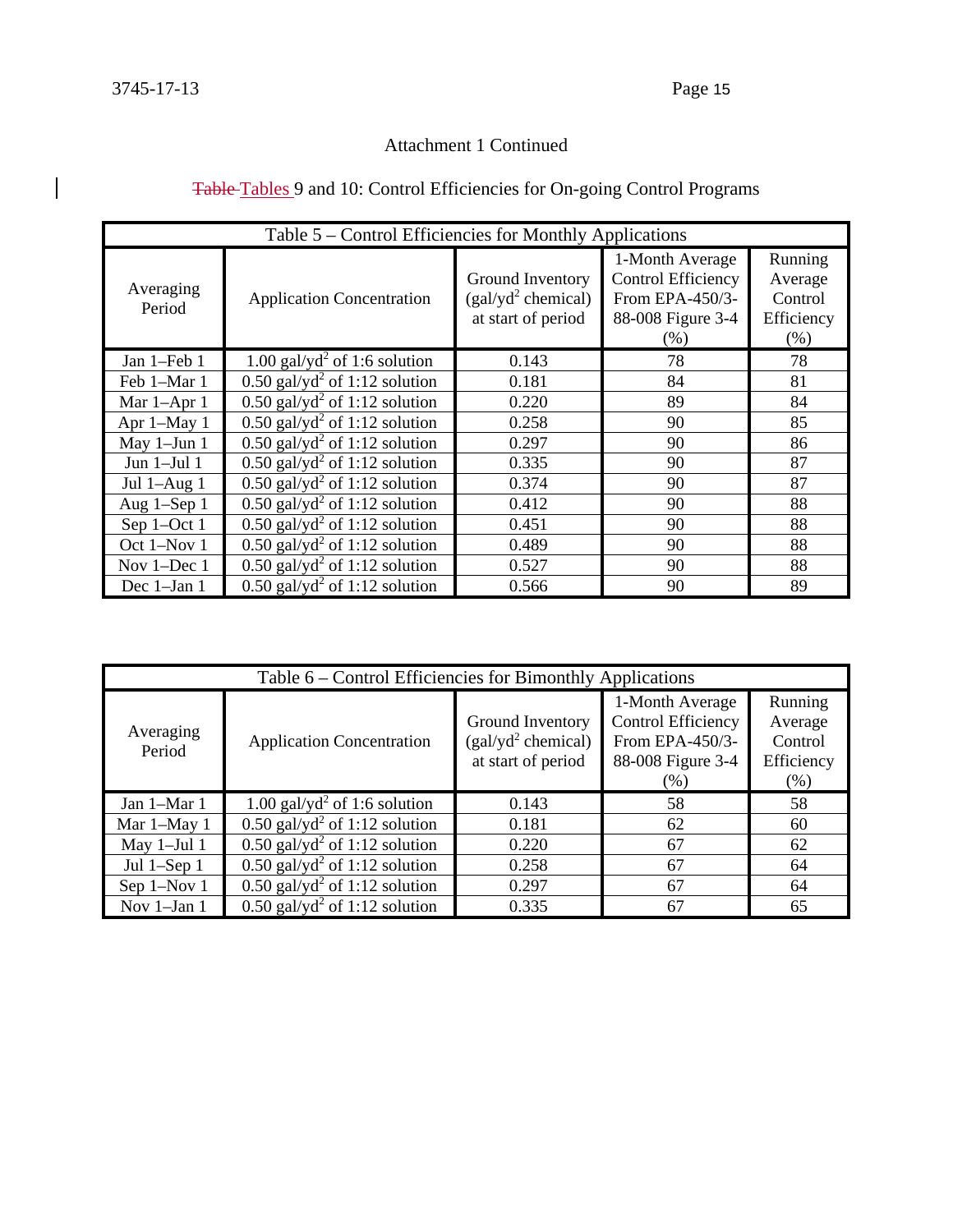## Table 11: Chemical Applications for On-going Programs Based on "Control of Open Fugitive Dust Sources"

| Road        | Description                                              |                 | Daily Vehicle Passes <sup>1</sup> |        |                 |                 | Length            | <b>VMT</b> | Speed           | Avg.<br>No.         | Avg.<br>Weight | Application    | <b>Worst Case</b><br>Uncontrolled | Control<br>Efficiency |                           | Controlled PM10<br>(q/s)  |
|-------------|----------------------------------------------------------|-----------------|-----------------------------------|--------|-----------------|-----------------|-------------------|------------|-----------------|---------------------|----------------|----------------|-----------------------------------|-----------------------|---------------------------|---------------------------|
|             |                                                          | Α               | B                                 | C      | D               | Total           | (m <sub>i</sub> ) | /day       | (mph)           | Wheels              | (tons)         | Frequency      | PM10 (g/s)                        | (%)                   | <b>Worst Case</b>         | Annual                    |
|             | <b>SOUTH PLANT</b>                                       |                 |                                   |        |                 |                 |                   |            |                 |                     |                |                |                                   |                       |                           |                           |
| B           | Scrap Handling Road<br><b>Berms</b>                      | $\overline{7}$  | 3                                 | 11     |                 | 21              | 0.1856 3.90       |            | 5               | 8                   | 24             | Bimonthly      | 2.602597E-02                      | 65                    |                           | 9.176779E-03 5.067222E-03 |
| D           | 80" Hot Strip Mill<br>Road Wide Berms                    | $\overline{c}$  |                                   | 6      |                 | 8               | 0.3125 2.50       |            | 5               | 9                   | 31             | Bimonthly      | 2.125125E-02                      | 65                    |                           | 7.493210E-03 4.137591E-03 |
| E           | <b>BF-Labor Office</b><br><b>Road Berms</b>              | 56              |                                   |        |                 | 56              | 0.11176.26        |            | 5               | 4                   | $\overline{c}$ | Bimonthly      | 5.194226E-03                      | 65                    |                           | 1.831489E-03 1.011309E-03 |
| G           | <b>Truck Turnaround</b><br>Area                          | 229             |                                   |        |                 | 229             | 0.1136 26.01      |            | 5               | 4                   | $\overline{c}$ | Bimonthly      | 2.159377E-02                      | 65                    |                           | 7.613984E-03 4.204279E-03 |
| Н           | Main Parking Lot                                         | $213 \mid 34$   |                                   |        |                 | 247             | 0.0609 15.04      |            | 5               | 3                   | 4              | Bimonthly      | 1.691390E-02                      | 65                    |                           | 5.963857E-03 3.293115E-03 |
| J           | <b>Strip Mill Road</b>                                   |                 |                                   |        | 84              | 84              | 0.1329 11.16      |            | 5               | $\overline{4}$      | 92             | Monthly        | 1.351196E-01                      | 89                    |                           | 1.551779E-02 8.568593E-03 |
| Κ           | Caster Access Road                                       |                 |                                   | 13 114 | 3               | 130             | 0.0151            | 1.97       | 5               | 11                  | 37             | Monthly        | 2.065485E-02                      | 89                    | 2.372103E-03 1.309825E-03 |                           |
| M           | Strip Mill Area (3)                                      |                 |                                   |        | 12              | 12              | 0.0261            | 0.31       | 15              | 4                   | 92             | Monthly        | 1.139181E-02                      | 89                    |                           | 1.308291E-03 7.224106E-04 |
| 0           | Slab Laydown (2)                                         |                 |                                   |        | $\overline{72}$ | $\overline{72}$ | 0.1108 7.98       |            | 5               | 4                   | 92             | Monthly        | 9.658277E-02                      | 89                    |                           | 1.109204E-02 6.124786E-03 |
| P           | <b>Center Road Section</b><br>(2)                        | 44              |                                   |        |                 | 44              | 0.2582 11.36      |            | 15              | 4                   | $\overline{2}$ | Bimonthly      | 2.829078E-02                      | 65                    |                           | 9.975354E-03 5.508177E-03 |
| Q           | Lab Parking (2)                                          | 20              |                                   |        |                 | 20              | 0.0331            | 0.66       | 5               | 4                   | $\overline{2}$ | Bimonthly      | 5.502358E-04                      | 65                    |                           | 1.940136E-04 1.071302E-04 |
| R           | BOF 4 Parking (2)                                        | 66              | 30                                |        |                 | 96              | 0.0322            | 3.09       | 5               | 5                   | 6              | Bimonthly      | 6.195263E-03                      | 65                    | 2.184455E-03 1.206210E-03 |                           |
| S           | <b>IMS</b> Corner                                        | 273             | 46                                | 229    |                 | 548             | 0.0303 16.61      |            | 15              | $\overline{7}$      | 19             | Monthly        | 2.675367E-01                      | 89                    | 3.072522E-02 1.696581E-02 |                           |
| T           |                                                          | $\overline{7}$  |                                   | 86     |                 | 93              | 0.0379            | 3.52       | 15              | 10                  | 37             | Monthly        |                                   | 89                    |                           |                           |
|             | Lime Area                                                |                 |                                   |        |                 |                 |                   |            |                 |                     |                |                | 1.097210E-01                      |                       |                           | 1.260089E-02 6.957943E-03 |
| U           | Short Road                                               | $\overline{c}$  |                                   |        |                 | $\overline{c}$  | 0.0426            | 0.09       | 15<br>15        | 4<br>$\overline{4}$ | $\overline{c}$ | Monthly        | 2.122338E-04<br>2.546806E-03      | 89                    | 2.437397E-05              | 1.345878E-05              |
| W           | <b>River Road</b>                                        | $\overline{2}$  |                                   |        |                 | $\overline{2}$  | 0.5114 1.02       |            |                 |                     | $\overline{2}$ | Bimonthly      |                                   | 65                    | 8.980060E-04 4.958597E-04 |                           |
| X           | <b>Used Machine Parts</b><br>Storage Area (2)            | 10              | 5                                 |        |                 | 15              | 0.0492 0.74       |            | 5               | 5                   | 6              | Bimonthly      | 1.538109E-03                      | 65                    |                           | 5.416335E-04 2.990784E-04 |
| Y           | Cooling Tower Area<br>(2)                                | 15              | 8                                 |        |                 | 23              | 0.0720 1.66       |            | 5               | 5                   | $\overline{7}$ | Monthly        | 3.529074E-03                      | 89                    |                           | 4.052960E-04 2.237958E-04 |
| Z           | 44" Blooming Mill<br>Road                                | 9               |                                   |        |                 | 9               | $0.2027$ 1.82     |            | 15              | 4                   | $\overline{c}$ | Monthly        | 4.541803E-03                      | 89                    |                           | 5.216029E-04 2.880180E-04 |
| AA          | Old Heat Treat Road                                      | $\overline{18}$ |                                   |        |                 | 18              | 0.0379            | 0.68       | 15              | 4                   | $\overline{2}$ | Bimonthly      | 1.698821E-03                      | 65                    |                           | 5.990059E-04 3.307583E-04 |
| СC          | Cold Storage Yard (2)                                    | 5               |                                   |        |                 | 5               | 0.0455            | 0.23       | 5               | 4                   | $\overline{c}$ | Bimonthly      | 1.886523E-04                      | 65                    | 6.651896E-05 3.673035E-05 |                           |
| <b>DD</b>   | <b>State Street Parking</b><br>Lot $1(4)$                | 20              |                                   |        |                 | 20              | 0.0379 0.75       |            | 5               | 4                   | $\overline{2}$ | Monthly        | 6.288409E-04                      | 89                    |                           | 7.221916E-05 3.987788E-05 |
| EE          | <b>State Street Parking</b><br>Lot $2(4)$                | 30              |                                   |        |                 | 30              | 0.0568 1.70       |            | 5               | 4                   | $\overline{c}$ | Monthly        | 1.414892E-03                      | 89                    |                           | 1.624931E-04 8.972523E-05 |
| GG          | 44" Blooming Mill<br>Storage Yard (2)                    | 18              |                                   |        |                 | 18              | $0.0350$ 0.63     |            | 5               | 4                   | $\overline{c}$ | Bimonthly      | 5.235101E-04                      | 65                    |                           | 1.845901E-04 1.019267E-04 |
| HΗ          | Fork Truck Road,<br><b>Unpaved Section</b>               | 27              |                                   |        |                 | 27              | 0.0521            | 1.41       | 15              | 4                   | $\overline{c}$ | Monthly        | 3.501858E-03                      | 89                    |                           | 4.021705E-04 2.220699E-04 |
| JJ          | Visitor's Parking Area<br>(2)                            | 60              | 12                                |        |                 | 72              | 0.0568 4.09       |            | 5               | 5                   | 4              | Monthly        | 6.020630E-03                      | 89                    |                           | 6.914386E-04 3.817976E-04 |
|             |                                                          |                 |                                   |        |                 |                 |                   |            |                 |                     |                |                | 7.933652E-01                      |                       |                           | 1.226188E-01 6.770749E-02 |
|             | NORTH PLANT                                              |                 |                                   |        |                 |                 |                   |            |                 |                     |                |                |                                   |                       |                           |                           |
| Đ           | <b>Plant Center Road</b><br><b>Wide Berms</b>            | 35              |                                   |        |                 | 35              | 0.3000 10.50      |            | 5               | 4                   | 2              |                | Bimonthly 8.715735E-03            | 65                    |                           | 3.073178E-03 1.696942E-03 |
| Ε           | <b>Small Unpaved</b><br><b>Roads from Center</b><br>Road | 27              | 30                                |        |                 | 57              | 0.0545            | 3.11       | $+5$            | $\epsilon$          | 9              | Monthly        | 2.588115E-02                      | 89                    |                           | 2.972317E-03 1.641250E-03 |
| ₽           | <b>West Parking Lot</b>                                  | 400             |                                   |        |                 | 400             | 0.0407            | 4.07       | 5               | 4                   | 2              | <b>Monthly</b> | 3.380020E-03                      | 89                    | 3.881780E-04              | 2.143436E-04              |
| G           | <b>East Parking Lot</b>                                  | 120             |                                   |        |                 | 420             | 0.0597            | 7.16       | 5               | 4                   | 2              | <b>Monthly</b> | 5.942547E-03                      | 89                    | 6.824711E-04              | 3.768460E-04              |
| $\mathbf H$ | Open Hearth-Hot<br><b>Strip Mill Road</b>                | 2               | $\overline{6}$                    |        |                 | 7               | 1.0000            | 7.00       | $\overline{45}$ | $\epsilon$          | $\ddagger$     | Monthly        | 7.253349E-02                      | 89                    | 6.330100E-03              | 4.599703E-03              |
| ₹           | Strip Mill Road-Two<br>15' Lanes                         | 2               | 5                                 |        |                 | 7               | 0.2000            | 4.40       | 45              | $\epsilon$          | 44             | Monthly        | 1.450670E-02                      | 89                    |                           | 1.666020E-03 9.199407E-04 |
|             |                                                          |                 |                                   |        |                 |                 |                   |            |                 |                     |                |                | 1.309596E-01                      |                       | 1.711226E-02              | 9.449026E-03              |

1. Vehicle types and specifications are as follows:

|      | Weight |        | 153 | Mean Annual Days With Rain      |
|------|--------|--------|-----|---------------------------------|
| Type | (tons) | Wheels | 347 | Working Days per Year           |
|      |        |        |     | Bimonthly means every 2 months. |
|      | 15     |        |     |                                 |
|      | 40     |        |     |                                 |